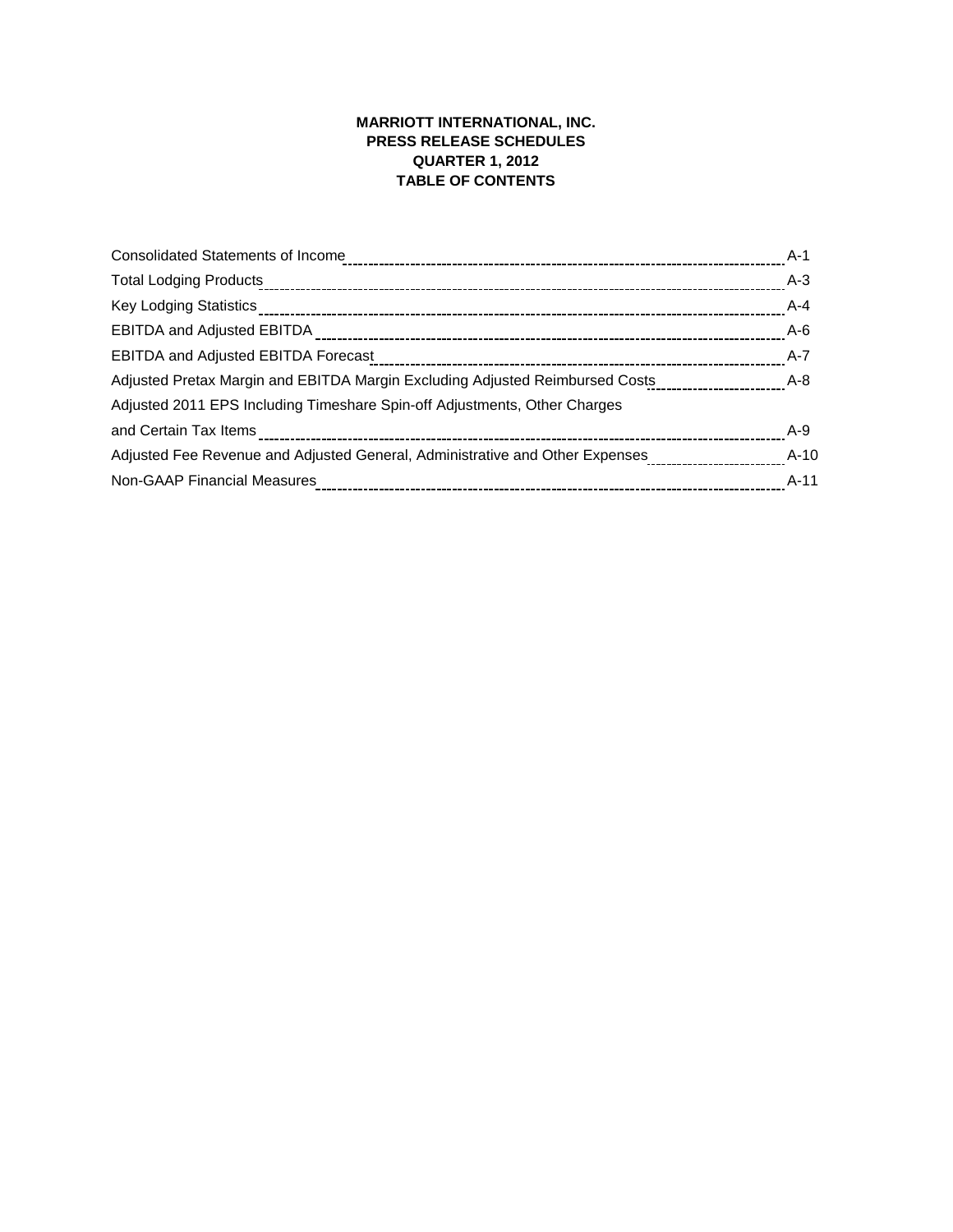## **MARRIOTT INTERNATIONAL, INC. NON-GAAP FINANCIAL MEASURES ADJUSTED CONSOLIDATED STATEMENTS OF INCOME FIRST QUARTER 2012 AND 2011**

(in millions, except per share amounts)

|                                                           | <b>Timeshare</b><br><b>As Reported</b><br><b>As Reported</b><br>Spin-off<br>12 Weeks Ended<br>12 Weeks Ended<br>Adjustments <sup>9</sup><br>March 23, 2012<br>March 25, 2011 |                |    |                | <b>As Adjusted</b><br>12 Weeks Ended<br>March 25, 2011** | Percent<br>Better (Worse)<br>2012 vs. Adjusted<br>2011 |                |
|-----------------------------------------------------------|------------------------------------------------------------------------------------------------------------------------------------------------------------------------------|----------------|----|----------------|----------------------------------------------------------|--------------------------------------------------------|----------------|
| <b>REVENUES</b>                                           |                                                                                                                                                                              |                |    |                |                                                          |                                                        |                |
| Base management fees                                      | \$                                                                                                                                                                           | 124            | \$ | 134S           | $(14)$ \$                                                | 120                                                    | 3              |
| Franchise fees                                            |                                                                                                                                                                              | 126            |    | 103            | 14                                                       | 117                                                    | 8              |
| Incentive management fees                                 |                                                                                                                                                                              | 50             |    | 42             | ÷,                                                       | 42                                                     | 19             |
| Owned, leased, corporate housing and other revenue 1      |                                                                                                                                                                              | 217            |    | 224            |                                                          | 224                                                    | (3)            |
| Timeshare sales and services <sup>2</sup>                 |                                                                                                                                                                              |                |    | 276            | (276)                                                    | $\overline{a}$                                         | $\blacksquare$ |
| Cost reimbursements <sup>3</sup>                          |                                                                                                                                                                              | 2,035          |    | 1,999          | (62)                                                     | 1,937                                                  | 5              |
| <b>Total Revenues</b>                                     |                                                                                                                                                                              | 2,552          |    | 2,778          | (338)                                                    | 2,440                                                  | 5              |
| <b>OPERATING COSTS AND EXPENSES</b>                       |                                                                                                                                                                              |                |    |                |                                                          |                                                        |                |
| Owned, leased and corporate housing - direct <sup>4</sup> |                                                                                                                                                                              | 195            |    | 204            | $\blacksquare$                                           | 204                                                    | 4              |
| Timeshare - direct                                        |                                                                                                                                                                              |                |    | 225            | (225)                                                    | $\mathbf{r}$                                           |                |
| Reimbursed costs                                          |                                                                                                                                                                              | 2,035          |    | 1,999          | (62)                                                     | 1,937                                                  | (5)            |
| General, administrative and other <sup>5</sup>            |                                                                                                                                                                              | 147            |    | 159            | (18)                                                     | 141                                                    | (4)            |
| <b>Total Expenses</b>                                     |                                                                                                                                                                              | 2,377          |    | 2,587          | (305)                                                    | 2,282                                                  | (4)            |
| <b>OPERATING INCOME (LOSS)</b>                            |                                                                                                                                                                              | 175            |    | 191            | (33)                                                     | 158                                                    | 11             |
| Gains and other income <sup>6</sup>                       |                                                                                                                                                                              | $\overline{2}$ |    | $\overline{c}$ |                                                          | 2                                                      |                |
| Interest expense                                          |                                                                                                                                                                              | (33)           |    | (41)           | 9                                                        | (32)                                                   | (3)            |
| Interest income                                           |                                                                                                                                                                              | $\overline{4}$ |    | 4              | 3                                                        | $\overline{7}$                                         | (43)           |
| Equity in losses <sup>7</sup>                             |                                                                                                                                                                              | (1)            |    | (4)            |                                                          | (4)                                                    | 75             |
| <b>INCOME (LOSS) BEFORE INCOME TAXES</b>                  |                                                                                                                                                                              | 147            |    | 152            | (21)                                                     | 131                                                    | 12             |
| (Provision) benefit for income taxes                      |                                                                                                                                                                              | (43)           |    | (51)           | 8                                                        | (43)                                                   |                |
| <b>NET INCOME (LOSS)</b>                                  | \$                                                                                                                                                                           | 104            | \$ | 101            | $(13)$ \$<br>- \$                                        | 88                                                     | 18             |
| EARNINGS (LOSSES) PER SHARE - Basic                       |                                                                                                                                                                              |                |    |                |                                                          |                                                        |                |
| Earnings (losses) per share 8                             | -\$                                                                                                                                                                          | 0.31           | \$ | $0.27$ \$      | $(0.04)$ \$                                              | 0.24                                                   | 29             |
| EARNINGS (LOSSES) PER SHARE - Diluted                     |                                                                                                                                                                              |                |    |                |                                                          |                                                        |                |
| Earnings (losses) per share 8                             | \$                                                                                                                                                                           | 0.30           | \$ | $0.26$ \$      | $(0.03)$ \$                                              | 0.23                                                   | 30             |
|                                                           |                                                                                                                                                                              |                |    |                |                                                          |                                                        |                |
| <b>Basic Shares</b>                                       |                                                                                                                                                                              | 333.7          |    | 367.1          | 367.1                                                    | 367.1                                                  |                |
| <b>Diluted Shares</b>                                     |                                                                                                                                                                              | 344.6          |    | 381.8          | 381.8                                                    | 381.8                                                  |                |
| See page A-2 for footnote references.                     |                                                                                                                                                                              |                |    |                |                                                          |                                                        |                |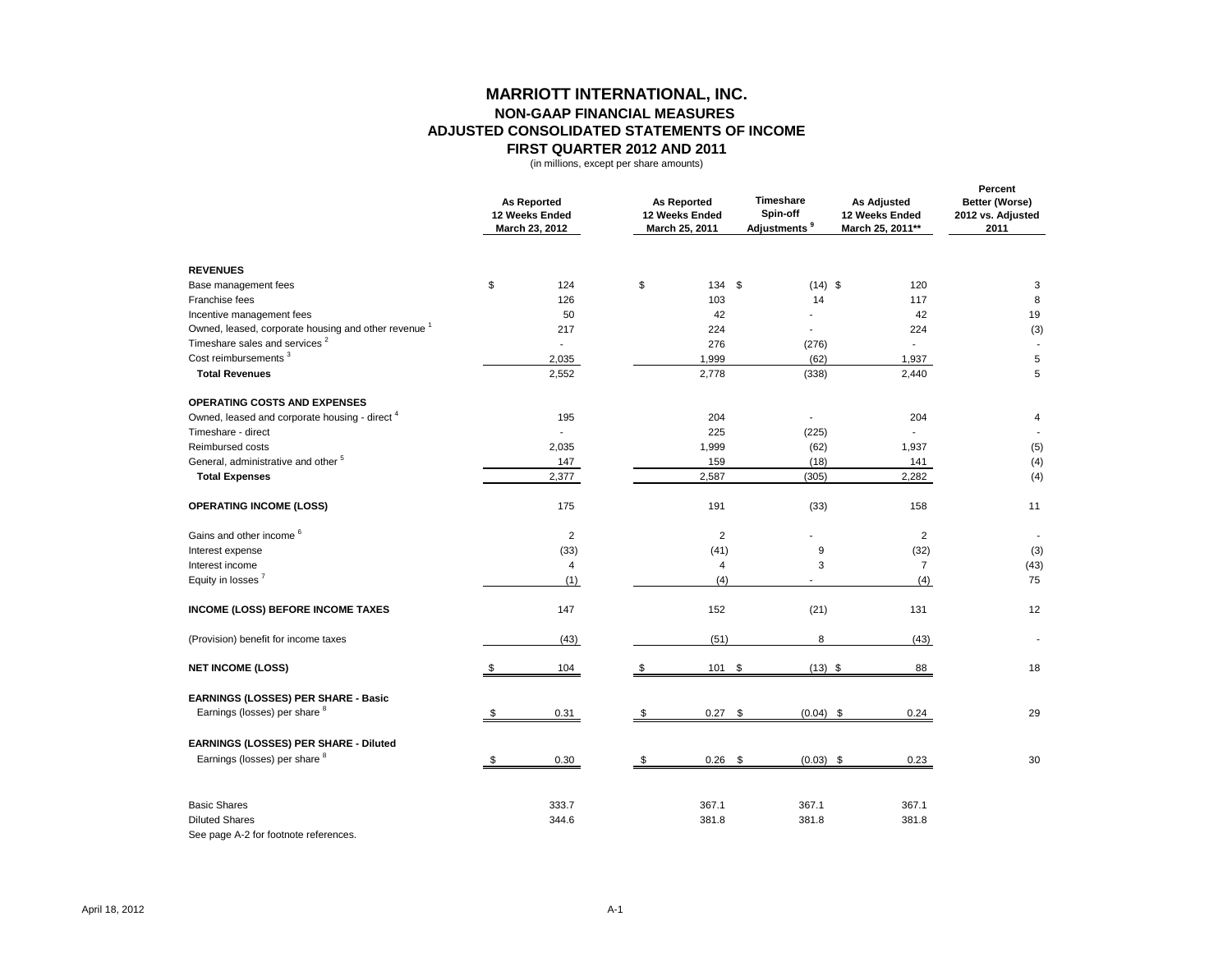## **MARRIOTT INTERNATIONAL, INC. NON-GAAP FINANCIAL MEASURES ADJUSTED CONSOLIDATED STATEMENTS OF INCOME**

(in millions, except per share amounts)

- \*\* Denotes non-GAAP financial measures. Please see pages A-11 and A-12 for additional information about our reasons for providing these alternative financial measures and limitations on their use.
- 1 *Owned, leased, corporate housing and other revenue* includes revenue from the properties we own or lease, revenue from our corporate housing business, termination fees, branding fees
- and other revenue.
- 2 *Timeshare sales and services* includes total timeshare revenue except for base management fees and cost reimbursements.
- 3 *Cost reimbursements* include reimbursements from properties for Marriott-funded operating expenses.
- 4 *Owned, leased and corporate housing direct* expenses include operating expenses related to our owned or leased hotels, including lease payments, pre-opening expenses and depreciation, plus expenses related to our corporate housing business.
- 5 *General, administrative and other* expenses include the overhead costs allocated to our segments, and our corporate overhead costs and general expenses.
- <sup>6</sup> Gains and other income includes gains and losses on: the sale of real estate, note sales or repayments (except timeshare note securitizations), the sale or other-than-temporary impairment of joint ventures and investments, debt extinguishments, and income from cost method joint ventures.
- 7 *Equity in losses* includes our equity in losses of unconsolidated equity method joint ventures.
- $8 -$  Earnings per share plus adjustment items may not equal earnings per share as adjusted due to rounding.
- $9 -$  The adjusted consolidated statements of income are presented as if the Timeshare spin-off had occurred on January 1, 2011.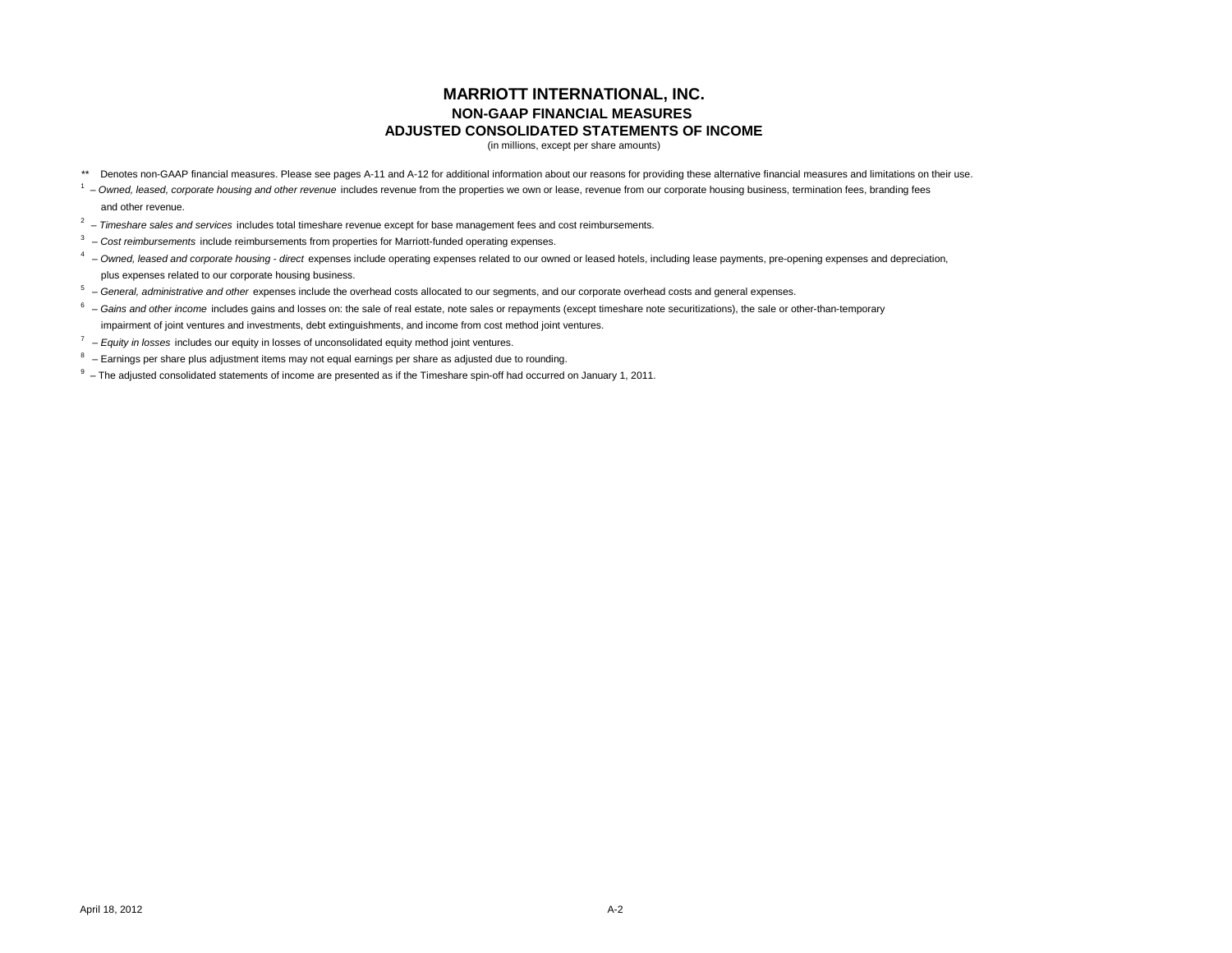### **MARRIOTT INTERNATIONAL, INC. TOTAL LODGING PRODUCTS <sup>1</sup>**

|                                      |                   | <b>Number of Properties</b> |                       | <b>Number of Rooms/Suites</b> |                   |                       |  |  |
|--------------------------------------|-------------------|-----------------------------|-----------------------|-------------------------------|-------------------|-----------------------|--|--|
| <b>Brand</b>                         | March 23,<br>2012 | March 25,<br>2011           | vs. March 25,<br>2011 | March 23,<br>2012             | March 25,<br>2011 | vs. March 25,<br>2011 |  |  |
| <b>Domestic Full-Service</b>         |                   |                             |                       |                               |                   |                       |  |  |
| <b>Marriott Hotels &amp; Resorts</b> | 351               | 356                         | (5)                   | 142,078                       | 143,876           | (1,798)               |  |  |
| Renaissance Hotels                   | 80                | 80                          | $\overline{a}$        | 29,229                        | 28,892            | 337                   |  |  |
| Autograph Collection                 | 20                | 14                          | 6                     | 5,815                         | 3,954             | 1,861                 |  |  |
| <b>Domestic Limited-Service</b>      |                   |                             |                       |                               |                   |                       |  |  |
| Courtyard                            | 807               | 798                         | 9                     | 113,692                       | 112,041           | 1,651                 |  |  |
| Fairfield Inn & Suites               | 670               | 648                         | 22                    | 60,680                        | 58,542            | 2,138                 |  |  |
| SpringHill Suites                    | 288               | 273                         | 15                    | 33,821                        | 31,961            | 1,860                 |  |  |
| Residence Inn                        | 597               | 597                         | $\overline{a}$        | 72,078                        | 72,030            | 48                    |  |  |
| <b>TownePlace Suites</b>             | 202               | 193                         | 9                     | 20,248                        | 19,409            | 839                   |  |  |
| International                        |                   |                             |                       |                               |                   |                       |  |  |
| <b>Marriott Hotels &amp; Resorts</b> | 202               | 199                         | 3                     | 61,968                        | 61,338            | 630                   |  |  |
| Renaissance Hotels                   | 74                | 71                          | 3                     | 23,730                        | 23,297            | 433                   |  |  |
| Autograph Collection                 | 5                 | $\overline{a}$              | 5                     | 548                           |                   | 548                   |  |  |
| Courtyard                            | 111               | 102                         | 9                     | 21,777                        | 20,258            | 1,519                 |  |  |
| Fairfield Inn & Suites               | 13                | 10                          | 3                     | 1,568                         | 1,235             | 333                   |  |  |
| SpringHill Suites                    | 2                 | $\mathbf{1}$                | $\mathbf{1}$          | 299                           | 124               | 175                   |  |  |
| Residence Inn                        | 22                | 18                          | 4                     | 3,028                         | 2,559             | 469                   |  |  |
| <b>TownePlace Suites</b>             | $\mathbf{1}$      | $\mathbf{1}$                |                       | 105                           | 105               |                       |  |  |
| <b>Marriott Executive Apartments</b> | 24                | 23                          | $\mathbf{1}$          | 3,826                         | 3,775             | 51                    |  |  |
| Luxury                               |                   |                             |                       |                               |                   |                       |  |  |
| The Ritz-Carlton - Domestic          | 39                | 39                          | $\overline{a}$        | 11,587                        | 11,587            |                       |  |  |
| The Ritz-Carlton - International     | 39                | 36                          | 3                     | 11,996                        | 10,941            | 1,055                 |  |  |
| <b>Bulgari Hotels &amp; Resorts</b>  | 2                 | $\overline{2}$              |                       | 117                           | 117               |                       |  |  |
| Edition                              | $\mathbf{1}$      | $\overline{c}$              | (1)                   | 78                            | 431               | (353)                 |  |  |
| The Ritz-Carlton Residential         | 34                | 29                          | 5                     | 3,838                         | 3,309             | 529                   |  |  |
| The Ritz-Carlton Serviced Apartments | 4                 | $\overline{4}$              | $\overline{a}$        | 579                           | 579               |                       |  |  |
| <b>Unconsolidated Joint Ventures</b> |                   |                             |                       |                               |                   |                       |  |  |
| <b>AC Hotels by Marriott</b>         | 75                | 68                          | $\overline{7}$        | 7,976                         | 7,143             | 833                   |  |  |
| Autograph Collection                 | 5                 | 4                           | $\mathbf{1}$          | 350                           | 278               | 72                    |  |  |
| Timeshare <sup>2</sup>               | 64                | 71                          | (7)                   | 12,932                        | 13,045            | (113)                 |  |  |
| <b>Total</b>                         | 3,732             | 3,639                       | 93                    | 643,943                       | 630,826           | 13,117                |  |  |

1 Total Lodging Products excludes the 2,095 and 1,984 corporate housing rental units as of March 23, 2012 and March 25, 2011, respectively.

<sup>2</sup> Reported 2012 Timeshare properties and rooms/suites are not comparable to 2011 data due to a change in reporting methodology as a result of the Timeshare spin-off.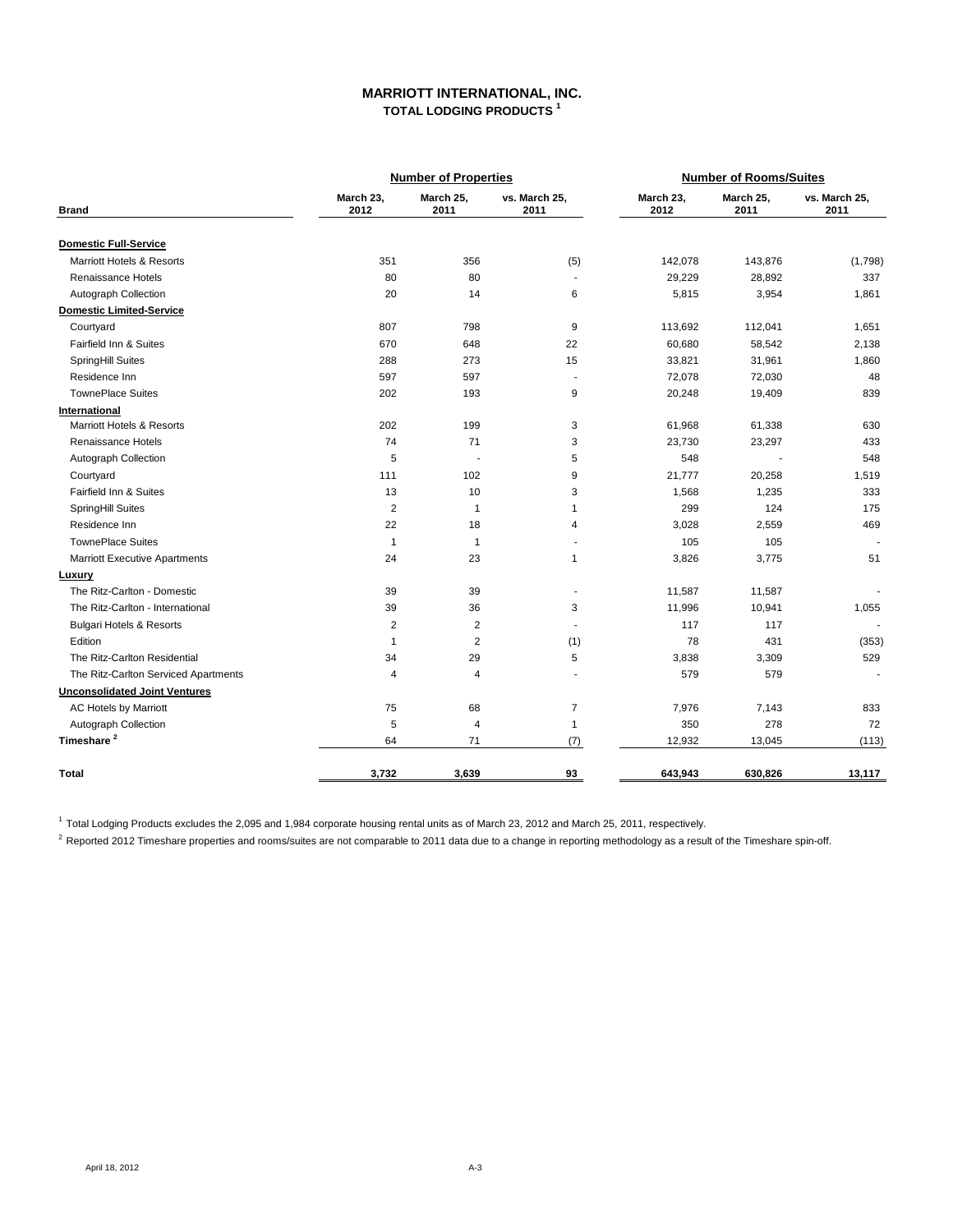### **MARRIOTT INTERNATIONAL, INC. KEY LODGING STATISTICS** Constant \$

| Two Months Ended February 29, 2012 and February 28, 2011 |               |          |       |               |          |                           |          |  |  |
|----------------------------------------------------------|---------------|----------|-------|---------------|----------|---------------------------|----------|--|--|
|                                                          | <b>REVPAR</b> |          |       | Occupancy     |          | <b>Average Daily Rate</b> |          |  |  |
| Region                                                   | 2012          | vs. 2011 | 2012  |               | vs. 2011 | 2012                      | vs. 2011 |  |  |
| Caribbean & Latin America                                | \$157.17      | 9.4%     | 75.9% | 1.9%          | pts.     | \$207.03                  | 6.6%     |  |  |
| Europe                                                   | \$98.07       | 2.9%     | 60.8% | 0.2%          | pts.     | \$161.31                  | 2.5%     |  |  |
| Middle East & Africa                                     | \$83.76       | $-6.1%$  | 57.5% | 1.3%          | pts.     | \$145.75                  | -8.2%    |  |  |
| Asia Pacific                                             | \$89.27       | 16.1%    | 67.8% | 6.6%          | pts.     | \$131.58                  | 4.7%     |  |  |
| <b>Regional Composite</b> <sup>2</sup>                   | \$101.32      | 7.4%     | 65.0% | 2.9% pts.     |          | \$155.80                  | 2.6%     |  |  |
| International Luxury <sup>3</sup>                        | \$210.51      | 2.2%     | 59.9% | $-2.0\%$ pts. |          | \$351.58                  | 5.6%     |  |  |
| Total International <sup>4</sup>                         | \$114.28      | 6.2%     | 64.4% | 2.3% pts.     |          | \$177.39                  | 2.4%     |  |  |
| Worldwide <sup>5</sup>                                   | \$106.39      | 6.2%     | 67.1% | 2.0% pts.     |          | \$158.61                  | 3.1%     |  |  |

# **Comparable Company-Operated International Properties<sup>1</sup>**

### **Comparable Systemwide International Properties<sup>1</sup>**

|                                   | Two Months Ended February 29, 2012 and February 28, 2011 |               |       |               |                           |          |          |  |  |  |
|-----------------------------------|----------------------------------------------------------|---------------|-------|---------------|---------------------------|----------|----------|--|--|--|
|                                   |                                                          | <b>REVPAR</b> |       | Occupancy     | <b>Average Daily Rate</b> |          |          |  |  |  |
| Region                            | 2012                                                     | vs. 2011      | 2012  |               | vs. 2011                  | 2012     | vs. 2011 |  |  |  |
| Caribbean & Latin America         | \$128.99                                                 | 7.6%          | 69.0% | 1.1%          | pts.                      | \$186.90 | 6.0%     |  |  |  |
| Europe                            | \$92.41                                                  | 3.5%          | 59.1% | 0.3%          | pts.                      | \$156.40 | 2.8%     |  |  |  |
| Middle East & Africa              | \$81.37                                                  | $-5.7%$       | 57.7% | 1.4%          | pts.                      | \$140.96 | $-7.9%$  |  |  |  |
| Asia Pacific                      | \$93.72                                                  | 14.0%         | 67.3% | 5.9%          | pts.                      | \$139.16 | 4.0%     |  |  |  |
| Regional Composite <sup>2</sup>   | \$98.47                                                  | 6.8%          | 63.4% | 2.3% pts.     |                           | \$155.37 | 2.9%     |  |  |  |
| International Luxury <sup>3</sup> | \$210.51                                                 | 2.2%          | 59.9% | $-2.0\%$ pts. |                           | \$351.58 | 5.6%     |  |  |  |
| Total International <sup>4</sup>  | \$109.01                                                 | 5.9%          | 63.0% | 1.9% pts.     |                           | \$172.92 | 2.7%     |  |  |  |
| <b>Worldwide</b>                  | \$88.49                                                  | 6.8%          | 66.1% | 2.0% pts.     |                           | \$133.78 | 3.5%     |  |  |  |

 $1$  We report financial results on a period basis and international statistics on a monthly basis. Statistics are in constant dollars for January through February. International includes properties located outside the United States and Canada, except for Worldwide which includes the United States.

 $2$  Regional information includes the Marriott Hotels & Resorts, Renaissance Hotels and Courtyard brands.

 $3$  International Luxury includes The Ritz-Carlton properties outside of the United States and Canada and Bulgari Hotels & Resorts.

<sup>4</sup> Includes Regional Composite and International Luxury.

 $<sup>5</sup>$  Includes international statistics for the two calendar months ended February 29, 2012 and February 28, 2011,</sup> and the United States statistics for the twelve weeks ended March 23, 2012 and March 25, 2011. Includes the Marriott Hotels & Resorts, Renaissance Hotels, Autograph Collection, The Ritz-Carlton, Bulgari Hotels & Resorts, Residence Inn, Courtyard, Fairfield Inn & Suites, TownePlace Suites, and SpringHill Suites brands.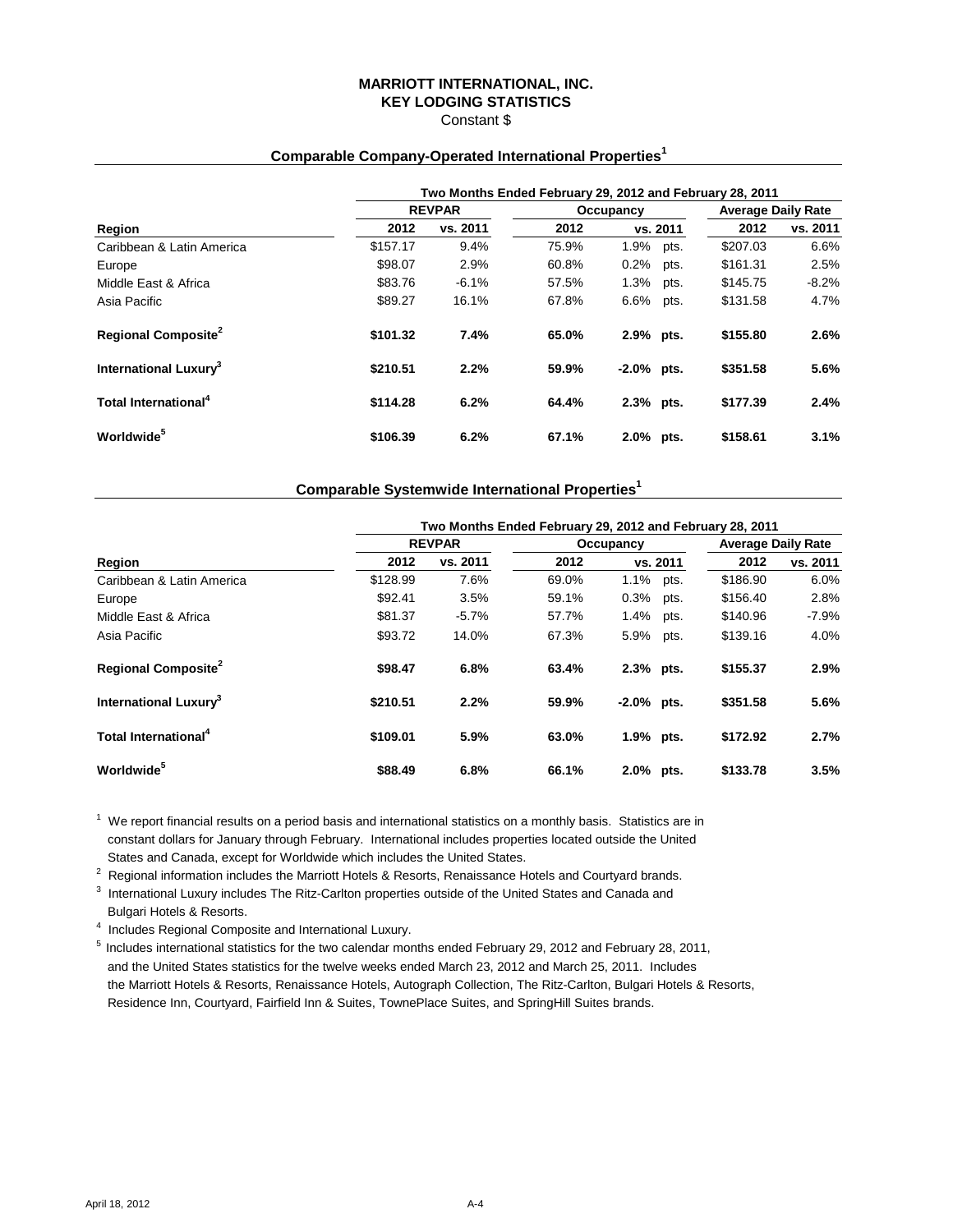## **MARRIOTT INTERNATIONAL, INC. KEY LODGING STATISTICS**

### **Comparable Company-Operated North American Properties<sup>1</sup>**

|                                                             | Twelve Weeks Ended March 23, 2012 and March 25, 2011 |               |           |              |                           |          |          |  |  |
|-------------------------------------------------------------|------------------------------------------------------|---------------|-----------|--------------|---------------------------|----------|----------|--|--|
|                                                             |                                                      | <b>REVPAR</b> | Occupancy |              | <b>Average Daily Rate</b> |          |          |  |  |
| <b>Brand</b>                                                | 2012                                                 | vs. 2011      | 2012      | vs. 2011     |                           | 2012     | vs. 2011 |  |  |
| Marriott Hotels & Resorts                                   | \$117.58                                             | 6.7%          | 69.5%     | $2.7\%$      | pts.                      | \$169.26 | 2.5%     |  |  |
| Renaissance Hotels                                          | \$120.39                                             | 7.9%          | 72.1%     | 3.4%         | pts.                      | \$167.06 | 2.8%     |  |  |
| Composite North American Full-Service <sup>2</sup>          | \$118.00                                             | 6.9%          | 69.9%     | 2.8% pts.    |                           | \$168.92 | 2.6%     |  |  |
| The Ritz-Carlton <sup>3</sup>                               | \$229.73                                             | 7.1%          | 68.4%     | $0.8\%$      | pts.                      | \$336.03 | 5.8%     |  |  |
| Composite North American Full-Service & Luxury <sup>4</sup> | \$126.39                                             | 7.0%          | 69.7%     | 2.7% pts.    |                           | \$181.22 | 2.9%     |  |  |
| Residence Inn                                               | \$84.67                                              | 1.9%          | 70.3%     | $-0.3\%$     | pts.                      | \$120.39 | 2.4%     |  |  |
| Courtyard                                                   | \$73.05                                              | 5.4%          | 63.5%     | 1.1%         | pts.                      | \$115.11 | 3.6%     |  |  |
| <b>TownePlace Suites</b>                                    | \$52.05                                              | 12.5%         | 65.7%     | 3.1%         | pts.                      | \$79.27  | 7.2%     |  |  |
| <b>SpringHill Suites</b>                                    | \$66.54                                              | 2.9%          | 62.5%     | 0.8%         | pts.                      | \$106.52 | $1.7\%$  |  |  |
| Composite North American Limited-Service <sup>5</sup>       | \$74.71                                              | 4.5%          | 65.4%     | $0.8\%$ pts. |                           | \$114.18 | 3.2%     |  |  |
| Composite - All <sup>6</sup>                                | \$104.00                                             | 6.2%          | 67.9%     | 1.9% pts.    |                           | \$153.23 | 3.3%     |  |  |

# **Comparable Systemwide North American Properties<sup>1</sup>**

|                                                             | Twelve Weeks Ended March 23, 2012 and March 25, 2011 |          |       |              |      |          |                           |  |  |
|-------------------------------------------------------------|------------------------------------------------------|----------|-------|--------------|------|----------|---------------------------|--|--|
|                                                             | <b>REVPAR</b>                                        |          |       | Occupancy    |      |          | <b>Average Daily Rate</b> |  |  |
| Brand                                                       | 2012                                                 | vs. 2011 | 2012  | vs. 2011     |      | 2012     | vs. 2011                  |  |  |
| <b>Marriott Hotels &amp; Resorts</b>                        | \$105.10                                             | 7.1%     | 66.9% | 2.3%         | pts. | \$157.12 | 3.4%                      |  |  |
| Renaissance Hotels                                          | \$103.69                                             | 6.4%     | 68.7% | 2.0%         | pts. | \$151.00 | 3.2%                      |  |  |
| Autograph Collection Hotels <sup>3</sup>                    | \$117.72                                             | 9.2%     | 70.6% | 6.3%         | pts. | \$166.86 | $-0.6%$                   |  |  |
| Composite North American Full-Service <sup>2</sup>          | \$104.96                                             | 7.0%     | 67.2% | 2.3% pts.    |      | \$156.19 | 3.3%                      |  |  |
| The Ritz-Carlton <sup>3</sup>                               | \$229.73                                             | 7.1%     | 68.4% | $0.8\%$ pts. |      | \$336.03 | 5.8%                      |  |  |
| Composite North American Full-Service & Luxury <sup>4</sup> | \$110.38                                             | 7.1%     | 67.2% | 2.3% pts.    |      | \$164.13 | 3.5%                      |  |  |
| Residence Inn                                               | \$84.95                                              | 4.3%     | 72.5% | $0.7\%$      | pts. | \$117.13 | 3.3%                      |  |  |
| Courtvard                                                   | \$74.84                                              | 6.8%     | 64.5% | 1.8%         | pts. | \$116.04 | 3.8%                      |  |  |
| Fairfield Inn & Suites                                      | \$55.71                                              | 10.0%    | 61.3% | 3.0%         | pts. | \$90.94  | 4.6%                      |  |  |
| TownePlace Suites                                           | \$59.45                                              | $8.7\%$  | 68.1% | 2.3%         | pts. | \$87.30  | 4.9%                      |  |  |
| SpringHill Suites                                           | \$67.08                                              | 7.4%     | 65.8% | 2.7%         | pts. | \$101.91 | 2.9%                      |  |  |
| Composite North American Limited-Service <sup>5</sup>       | \$71.66                                              | 6.7%     | 66.2% | 1.9% pts.    |      | \$108.26 | 3.6%                      |  |  |
| Composite - All <sup>6</sup>                                | \$85.61                                              | 6.9%     | 66.6% | 2.0% pts.    |      | \$128.59 | 3.6%                      |  |  |

<sup>1</sup> Statistics include only properties located in the United States.

<sup>2</sup> Includes the Marriott Hotels & Resorts, Renaissance Hotels, and Autograph Collection brands.

 $^\epsilon$  Includes the Marriott Hotels & Resorts, Renaissance Hotels, and Autograph Collection brands.<br><sup>3</sup> Statistics for Autograph Collection and The Ritz-Carlton are for January through February.

<sup>4</sup> Includes the Marriott Hotels & Resorts, Renaissance Hotels, Autograph Collection and The Ritz-Carlton brands.<br><sup>5</sup> Includes the Pesidence Inn. Courtuard, Feirfield Inn & Suites, TounePlace Suites and SpringHill Suites b

 $<sup>5</sup>$  Includes the Residence Inn, Courtyard, Fairfield Inn & Suites, TownePlace Suites and SpringHill Suites brands.</sup>

 $^6$  Includes the Marriott Hotels & Resorts, Renaissance Hotels, Autograph Collections, The Ritz-Carlton, Residence Inn, Courtyard, Fairfield Inn & Suites, TownePlace Suites, and SpringHill Suites brands.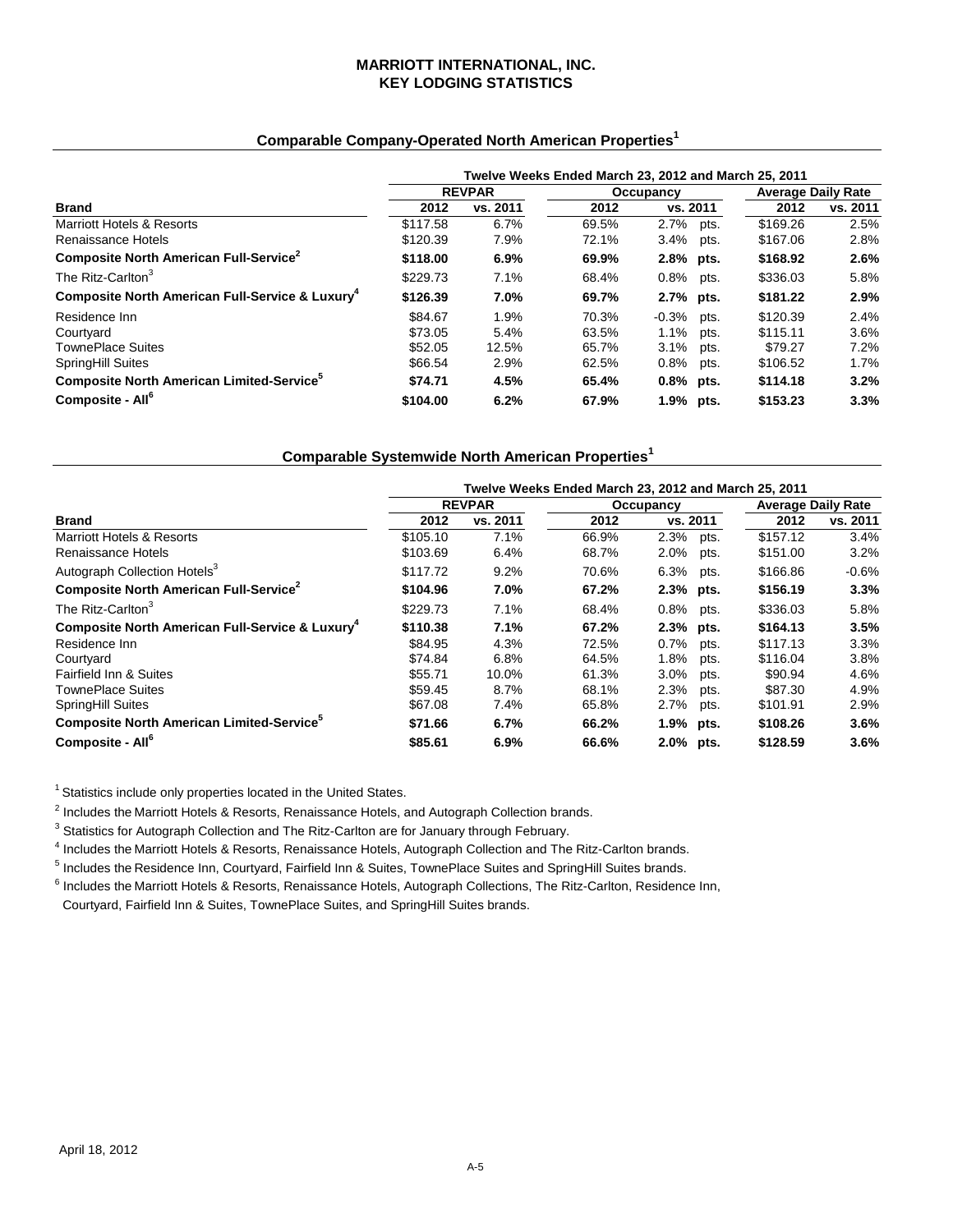#### **MARRIOTT INTERNATIONAL, INC. NON-GAAP FINANCIAL MEASURES EBITDA AND ADJUSTED EBITDA**

 $($ in millions)$ 

|                                                                  |                         | <b>Fiscal Year</b><br>2012 |  |  |
|------------------------------------------------------------------|-------------------------|----------------------------|--|--|
|                                                                  | <b>First</b><br>Quarter |                            |  |  |
| <b>Net Income</b>                                                | \$                      | 104                        |  |  |
| Interest expense                                                 |                         | 33                         |  |  |
| Tax provision                                                    |                         | 43                         |  |  |
| Depreciation and amortization                                    |                         | 29                         |  |  |
| Less: Depreciation reimbursed by third-party owners              |                         | (4)                        |  |  |
| Interest expense from unconsolidated joint ventures              |                         | 4                          |  |  |
| Depreciation and amortization from unconsolidated joint ventures |                         | 6                          |  |  |
| <b>EBITDA**</b>                                                  |                         | 215                        |  |  |
| Increase over 2011 Adjusted EBITDA                               |                         | 9%                         |  |  |

|                                                                  | <b>Fiscal Year 2011</b> |      |                   |      |                         |       |                          |     |    |       |  |
|------------------------------------------------------------------|-------------------------|------|-------------------|------|-------------------------|-------|--------------------------|-----|----|-------|--|
|                                                                  | <b>First</b><br>Quarter |      | Second<br>Quarter |      | <b>Third</b><br>Quarter |       | <b>Fourth</b><br>Quarter |     |    | Total |  |
| Net Income (loss)                                                | \$                      | 101  | \$                | 135  | \$                      | (179) | \$                       | 141 | \$ | 198   |  |
| Interest expense                                                 |                         | 41   |                   | 37   |                         | 39    |                          | 47  |    | 164   |  |
| Tax provision (benefit)                                          |                         | 51   |                   | 66   |                         | (20)  |                          | 61  |    | 158   |  |
| Depreciation and amortization                                    |                         | 35   |                   | 41   |                         | 40    |                          | 52  |    | 168   |  |
| Less: Depreciation reimbursed by third-party owners              |                         | (4)  |                   | (3)  |                         | (4)   |                          | (4) |    | (15)  |  |
| Interest expense from unconsolidated joint ventures              |                         | 4    |                   | 4    |                         | 5     |                          | 5   |    | 18    |  |
| Depreciation and amortization from unconsolidated joint ventures |                         | 6    |                   |      |                         |       |                          | 10  |    | 30    |  |
| <b>EBITDA**</b>                                                  |                         | 234  |                   | 287  |                         | (112) |                          | 312 |    | 721   |  |
| Timeshare Spin-off Adjustments                                   |                         |      |                   |      |                         |       |                          |     |    |       |  |
| Net Income                                                       |                         | (13) |                   | (9)  |                         | 264   |                          | 18  |    | 260   |  |
| Interest expense                                                 |                         | (9)  |                   | (8)  |                         | (7)   |                          | (5) |    | (29)  |  |
| Tax provision (benefit)                                          |                         | (8)  |                   | (5)  |                         | 57    |                          | (4) |    | 40    |  |
| Depreciation and amortization                                    |                         | (7)  |                   | (9)  |                         | (7)   |                          | (5) |    | (28)  |  |
| <b>Total Timeshare Spin-off Adjustments</b>                      |                         | (37) |                   | (31) |                         | 307   |                          | 4   |    | 243   |  |
| Other charges                                                    |                         |      |                   |      |                         | 28    |                          |     |    | 28    |  |
| Total other charges                                              |                         |      |                   |      |                         | 28    |                          |     |    | 28    |  |
| Adjusted EBITDA **                                               | 5                       | 197  | \$                | 256  | 5                       | 223   |                          | 316 |    | 992   |  |

\*\* Denotes non-GAAP financial measures. Please see pages A-11 and A-12 for additional information about our reasons for providing these alternative financial measures and the limitations on their use.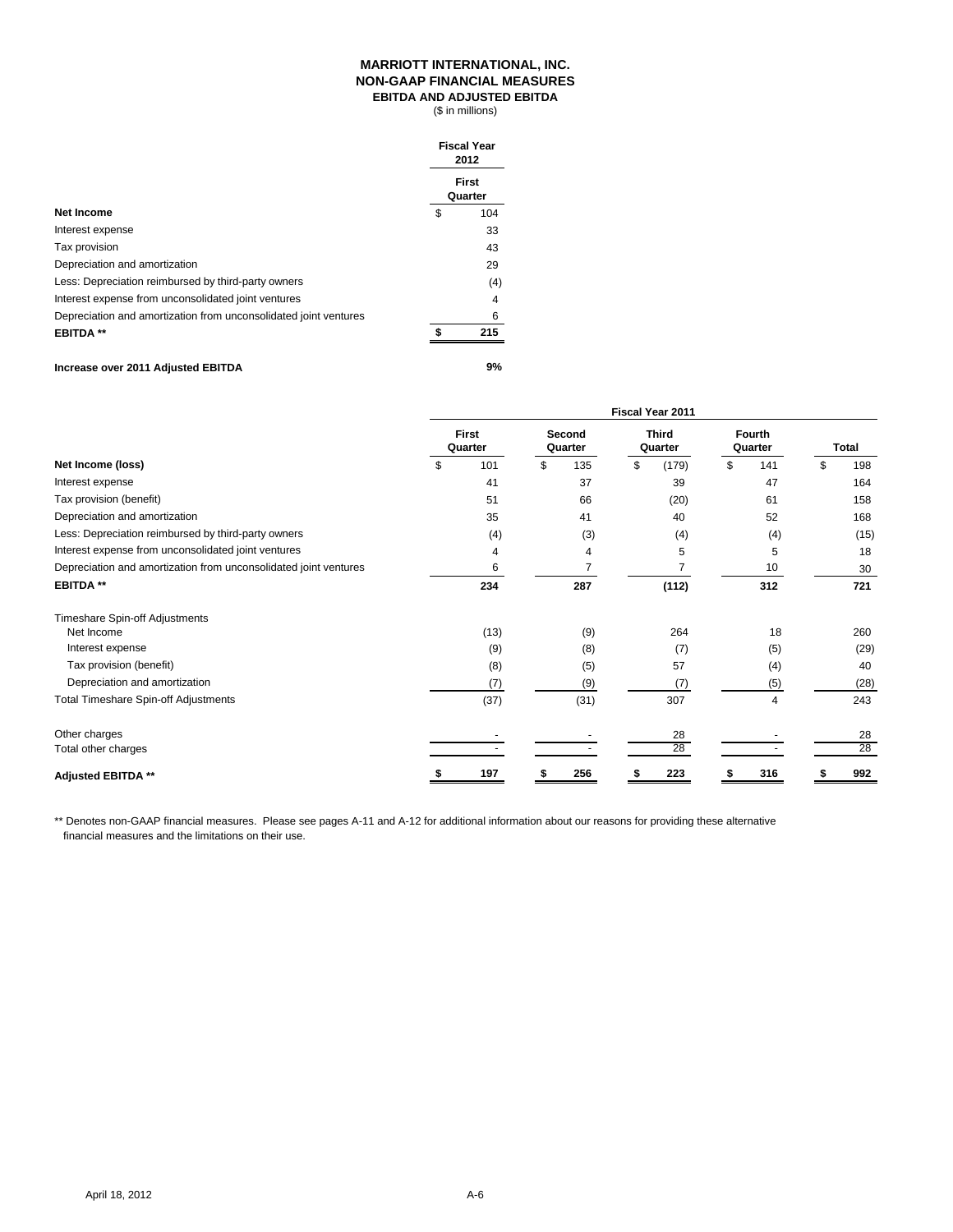## **MARRIOTT INTERNATIONAL, INC. NON-GAAP FINANCIAL MEASURES EBITDA AND ADJUSTED EBITDA FORECASTED 2012**

(\$ in millions)

|                                                                  | Range |                                           |    |                                                       |    |      |
|------------------------------------------------------------------|-------|-------------------------------------------|----|-------------------------------------------------------|----|------|
|                                                                  |       | <b>Estimated EBITDA</b><br>Full Year 2012 |    | As Adjusted<br>52 Weeks Ended<br>December 30, 2011 ** |    |      |
| Net Income                                                       | \$    | 534                                       | \$ | 571                                                   | \$ | 475  |
| Interest expense                                                 |       | 135                                       |    | 135                                                   |    | 135  |
| Tax provision                                                    |       | 256                                       |    | 274                                                   |    | 209  |
| Depreciation and amortization                                    |       | 145                                       |    | 145                                                   |    | 140  |
| Less: Depreciation reimbursed by third-party owners              |       | (15)                                      |    | (15)                                                  |    | (15) |
| Interest expense from unconsolidated joint ventures              |       | 20                                        |    | 20                                                    |    | 18   |
| Depreciation and amortization from unconsolidated joint ventures |       | 30                                        |    | 30                                                    |    | 30   |
| <b>EBITDA**</b>                                                  |       | 1,105                                     |    | 1,160                                                 |    | 992  |
| Increase over 2011 Adjusted EBITDA                               |       | 11%                                       |    | 17%                                                   |    |      |

\*\* Denotes non-GAAP financial measures. Please see pages A-11 and A-12 for additional information about our reasons for providing these alternative financial measures and the limitations on their use.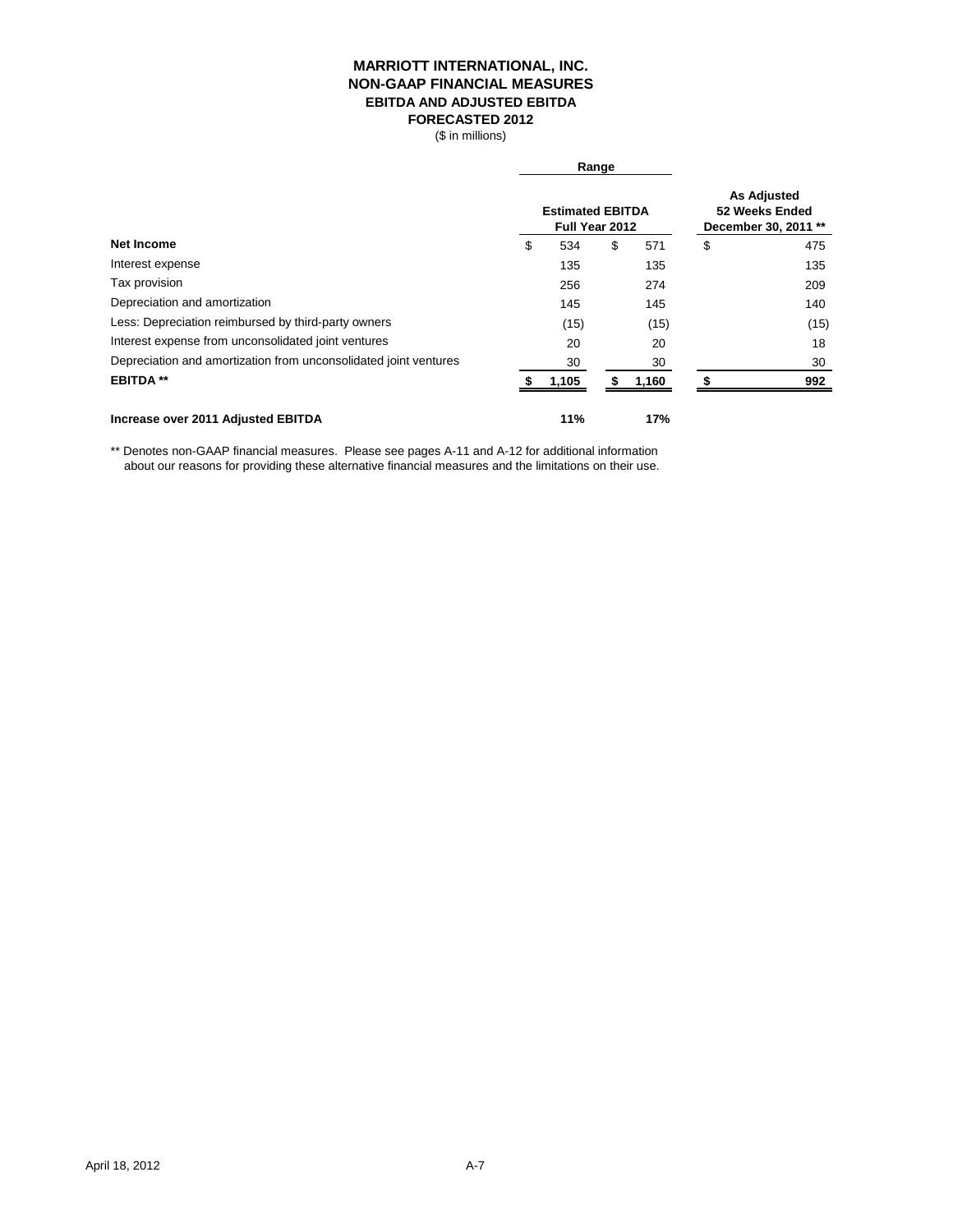# **MARRIOTT INTERNATIONAL, INC. NON-GAAP FINANCIAL MEASURES ADJUSTED PRETAX AND EBITDA MARGIN EXCLUDING ADJUSTED REIMBURSED COSTS FIRST QUARTER 2012 AND 2011**

(\$ in millions)

| <b>ADJUSTED PRETAX MARGIN</b>                                   |    | <b>First</b><br>Quarter<br>2012 | <b>First</b><br>Quarter<br>2011 |         |  |
|-----------------------------------------------------------------|----|---------------------------------|---------------------------------|---------|--|
| Income before income taxes as reported                          | \$ | 147                             | \$                              | 152     |  |
| Timeshare spin-off adjustments                                  |    |                                 |                                 | (21)    |  |
| Income before income taxes, as adjusted **                      |    | 147                             | \$                              | 131     |  |
| Total revenues as reported                                      | \$ | 2,552                           | \$                              | 2,778   |  |
| Timeshare spin-off adjustments                                  |    |                                 |                                 | (338)   |  |
| Total revenues, as adjusted **                                  |    | 2,552                           |                                 | 2,440   |  |
| Less: adjusted cost reimbursements **                           |    | (2,035)                         |                                 | (1,937) |  |
| Total revenues as adjusted and excluding cost reimbursements ** |    | 517                             | S                               | 503     |  |
| Adjusted pretax margin, excluding cost reimbursements **        |    | 28.4%                           |                                 | 26.0%   |  |
| <b>EBITDA**</b>                                                 |    | 215                             |                                 |         |  |
| <b>EBITDA Margin **</b>                                         |    | 42%                             |                                 |         |  |

\*\* Denotes non-GAAP financial measures. Please see pages A-11 and A-12 for additional information about our reasons for providing these alternative financial measures and the limitations on their use.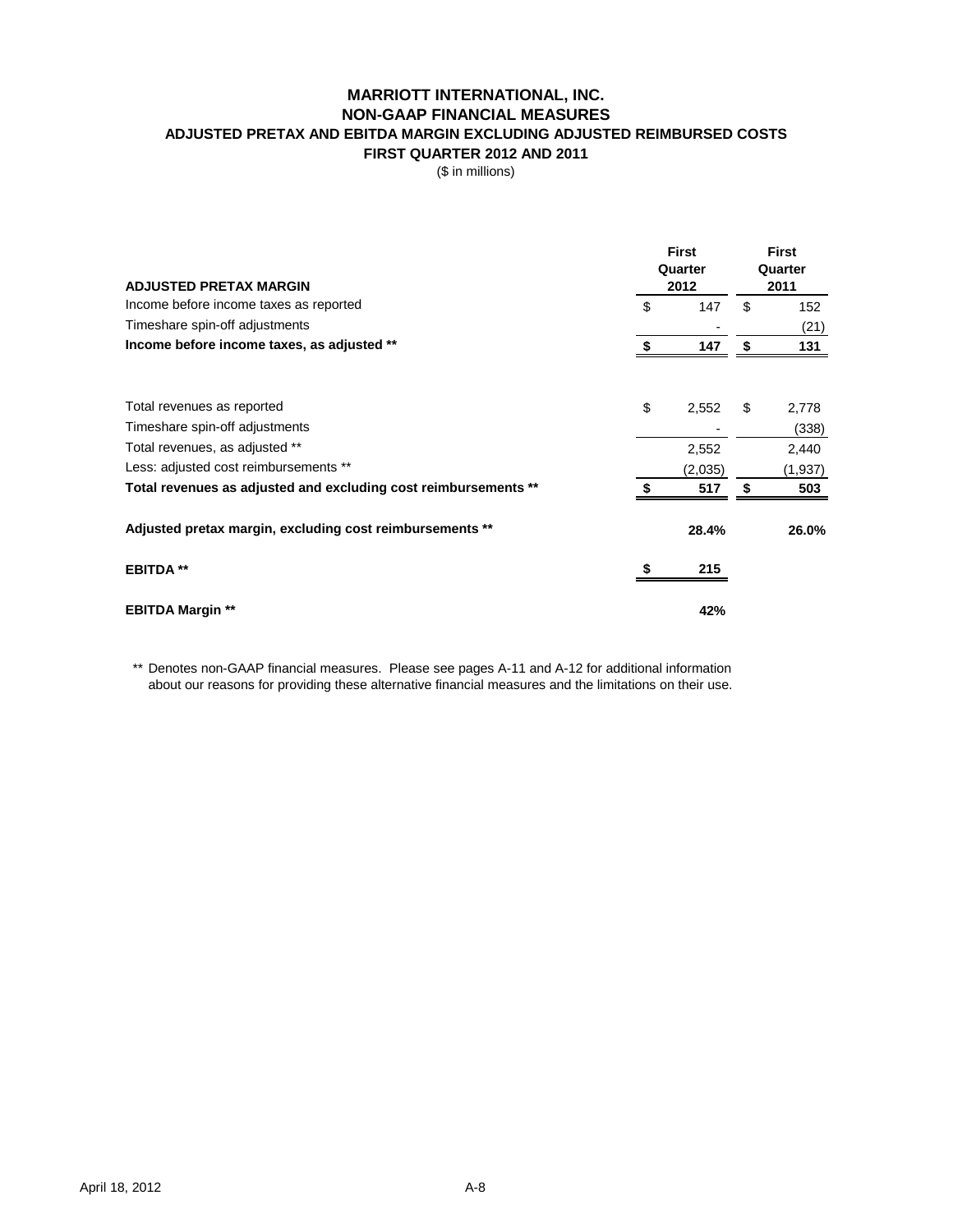# **MARRIOTT INTERNATIONAL, INC. NON-GAAP FINANCIAL MEASURES ADJUSTED 2011 EPS INCLUDING TIMESHARE SPIN-OFF ADJUSTMENTS, OTHER CHARGES AND CERTAIN TAX ITEMS**

(\$ in millions except per share amounts)

| <b>Estimated Full Year</b><br>2012 |      |     |       |  |                          |
|------------------------------------|------|-----|-------|--|--------------------------|
|                                    |      |     |       |  |                          |
|                                    |      |     |       |  | 260                      |
|                                    |      |     |       |  | 17                       |
|                                    |      |     |       |  | 475                      |
|                                    |      |     |       |  | 1.31                     |
|                                    | 1.58 | -SG | 1.69  |  |                          |
|                                    | 21%  |     | 29%   |  |                          |
|                                    |      |     | Range |  | <b>Full Year</b><br>2011 |

Diluted Shares 362.3

\*\* Denotes non-GAAP financial measures. Please see pages A-11 and A-12 for additional information about our reasons for providing these alternative financial measures and the limitations on their use.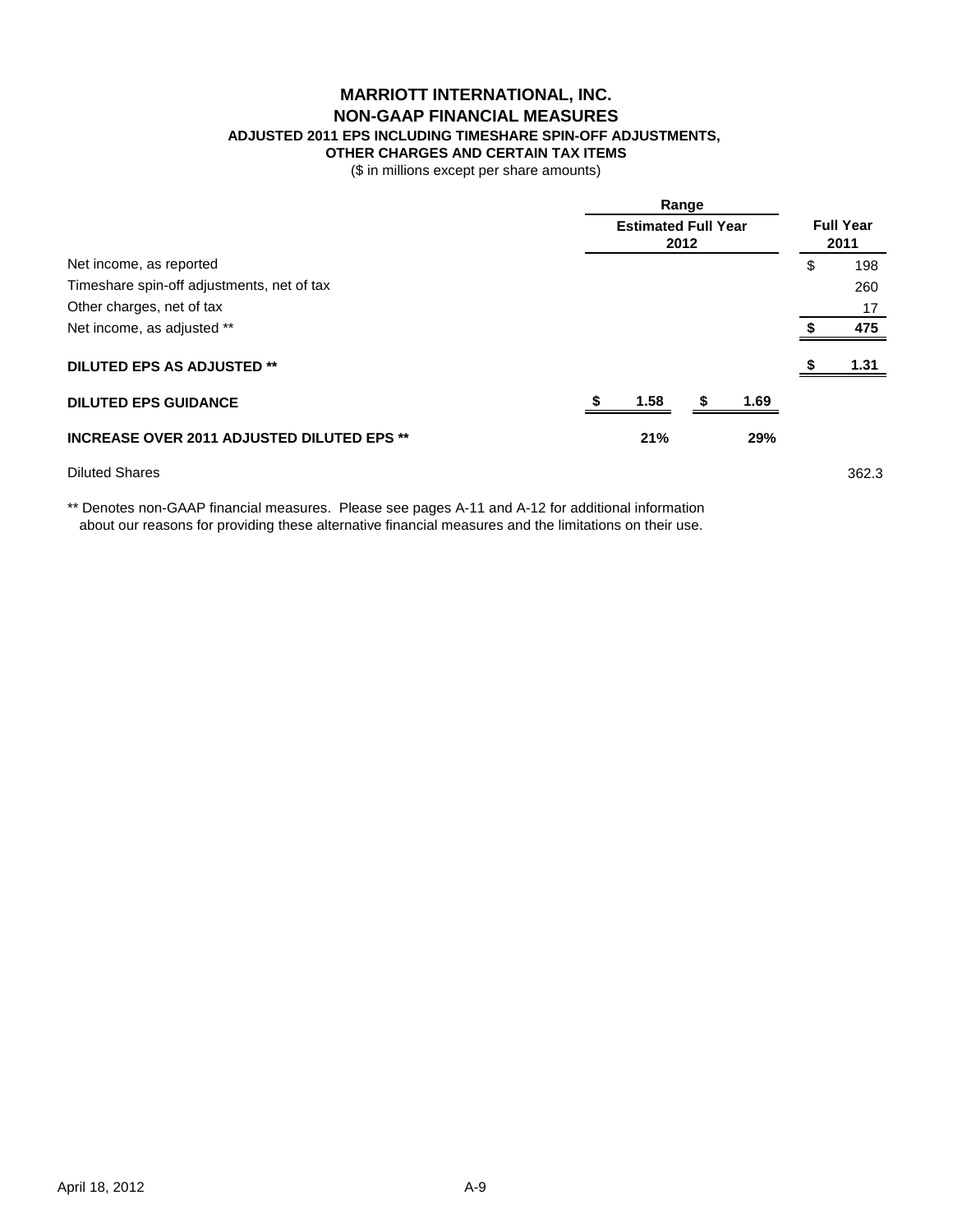## **MARRIOTT INTERNATIONAL, INC.**

## **NON-GAAP FINANCIAL MEASURES**

**ADJUSTED FEE REVENUE AND ADJUSTED GENERAL, ADMINISTRATIVE AND OTHER EXPENSES**

(\$ in millions)

|                                                                                           | Range                              |                          |
|-------------------------------------------------------------------------------------------|------------------------------------|--------------------------|
|                                                                                           | <b>Estimated Full Year</b><br>2012 | <b>Full Year</b><br>2011 |
| Total fee revenue, as reported                                                            |                                    | \$<br>1,303              |
| Timeshare spin-off adjustments                                                            |                                    | 4                        |
| Total fee revenue, as adjusted **                                                         |                                    | 1,307                    |
| <b>Total Fee Revenue</b>                                                                  | 1,425<br>1,465                     |                          |
| <b>INCREASE OVER 2011 ADJUSTED TOTAL FEE REVENUE **</b>                                   | 9%<br>12%                          |                          |
|                                                                                           | Range                              |                          |
|                                                                                           | <b>Estimated Full Year</b><br>2012 | <b>Full Year</b><br>2011 |
| Total general, administrative and other expenses, as reported                             |                                    | \$<br>752                |
| Timeshare spin-off adjustments                                                            |                                    | (99)                     |
| Other charges                                                                             |                                    | (10)                     |
| Total general, administrative and other expenses, as adjusted **                          |                                    | \$<br>643                |
| <b>Total General, Administrative and Other Expenses</b>                                   | 660<br>670                         |                          |
| INCREASE OVER 2011 ADJUSTED TOTAL GENERAL,<br><b>ADMINISTRATIVE AND OTHER EXPENSES **</b> | 3%<br>4%                           |                          |

\*\* Denotes non-GAAP financial measures. Please see pages A-11 and A-12 for additional information about our reasons for providing these alternative financial measures and the limitations on their use.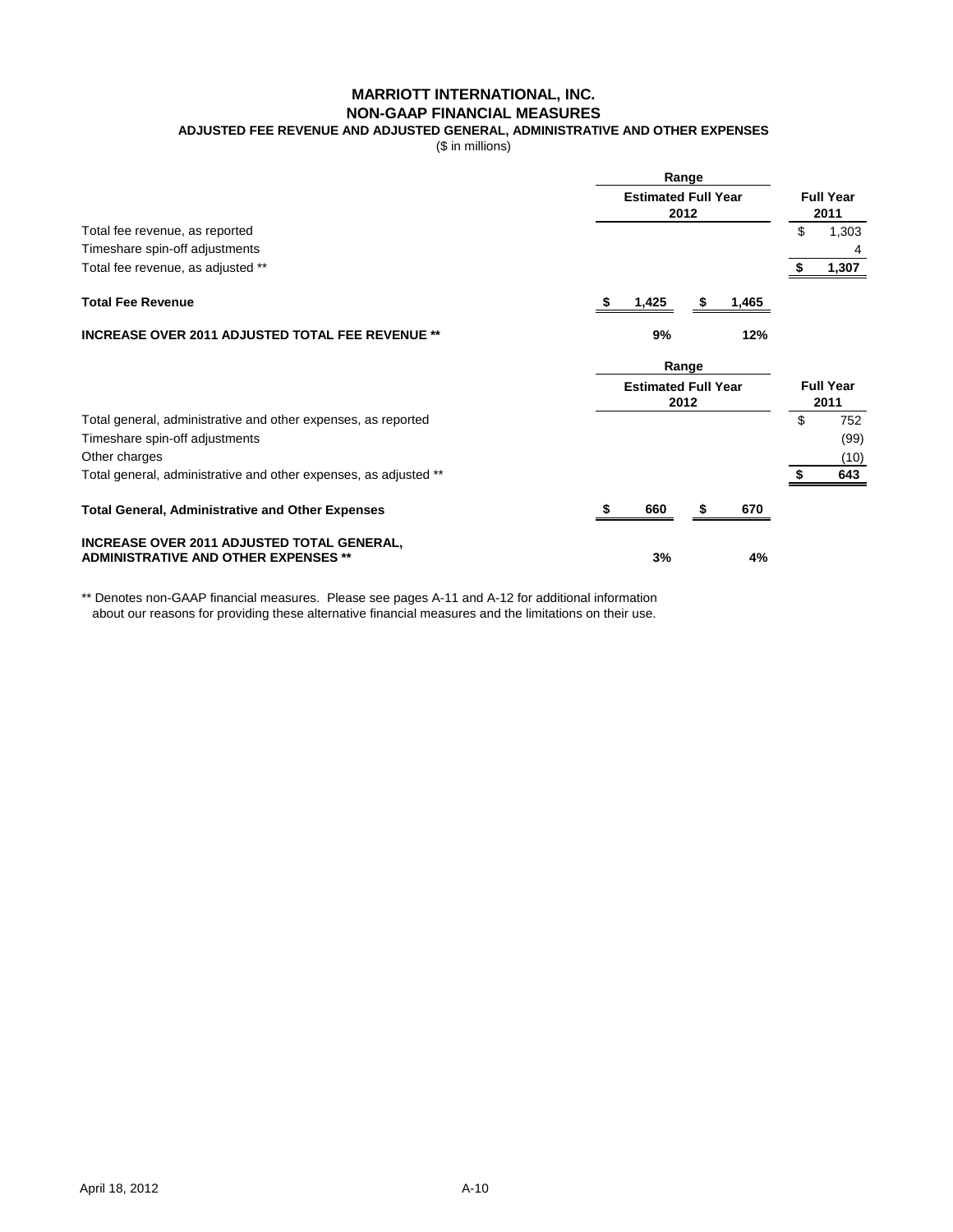#### **MARRIOTT INTERNATIONAL, INC. NON-GAAP FINANCIAL MEASURES**

In our press release and schedules, and on the related conference call, we report certain financial measures that are not prescribed or authorized by United States generally accepted accounting principles ("GAAP"). We discuss management's reasons for reporting these non-GAAP measures below, and the press release schedules reconcile the most directly comparable GAAP measure to each non-GAAP measure that we refer to (identified by a double asterisk on the preceding pages). Although management evaluates and presents these non-GAAP measures for the reasons described below, please be aware that these non-GAAP measures have limitations and should not be considered in isolation or as a substitute for revenue, operating income, income from continuing operations, net income, earnings per share or any other comparable operating measure prescribed by GAAP. In addition, these non-GAAP financial measures may be calculated and/or presented differently than measures with the same or similar names that other companies report, and as a result, the non-GAAP measures we report may not be comparable to those reported by others.

**Adjusted Measures that Reflect the Timeshare Spin-off as if it had Occurred on the First Day of 2011.** ("Timeshare Spin-off Adjustments"). On November 21, 2011 we completed a spin-off of our timeshare operations and timeshare development business through a special tax-free dividend to our shareholders of all of the issued and outstanding common stock of our wholly owned subsidiary Marriott Vacations Worldwide Corporation ("MVW").

Because of Marriott's significant continuing involvement in MVW future operations (by virtue of the license and other agreements between Marriott and MVW), we continue to include our former Timeshare segment's historical financial results for periods before the spin-off date in our historical financial results as a component of continuing operations. Under the license agreements we receive license fees consisting of a fixed annual fee of \$50 million (subject to a periodic inflation adjustment), plus two percent of the gross sales price paid to MVW for initial developer sales of interests in vacation ownership units and residential real estate units and one percent of the gross sales price paid to MVW for resales of interests in vacation ownership units and residential real estate units, in each case that are identified with or use the Marriott or Ritz-Carlton marks.

In order to perform year-over-year comparisons on a comparable basis, management evaluates non-GAAP measures that, for periods prior to the spin-off date , assume the spin-off had occurred on the first day of 2011. The Timeshare Spin-off Adjustments remove the results of our former Timeshare segment, assume payment by MVW of estimated license fees (\$14 million, \$15 million, \$15 million, and \$16 million for the 2011 first quarter through 2011 fourth quarter, respectively) and remove the unallocated spin-off transaction costs (\$1 million, \$4 million, \$8 million, and \$21 million for the 2011 first quarter through 2011 fourth quarter, respectively). We have also included certain corporate items not previously allocated to our former Timeshare segment in the Timeshare Spin-off Adjustments.

We provide adjusted measures that reflect Timeshare Spin-off Adjustments for illustrative and informational purposes only. These adjusted measures are not necessarily indicative of, and do not purport to represent, what our operating results would have been had the spin-off actually occurred on the first day of 2011. This information also does not reflect certain financial and operating benefits we expect to realize as a result of the spin-off.

**Adjusted Measures That Exclude Other Charges.** Management evaluates non-GAAP measures that exclude certain 2011 charges because those non-GAAP measures allow for period-over-period comparisons of our on-going core operations before the impact of material charges. These non-GAAP measures also facilitate management's comparison of results from our on-going operations before material charges with results from other lodging companies.

*2011 Other Charges.* We recorded charges of \$28 million in the 2011 third quarter, which included an \$18 million other-thantemporary impairment of an investment in marketable securities (not allocated to any of our segments) recorded in the "(Losses) gains and other income" caption of our Income Statement and a \$10 million charge related to the impairment of deferred contract acquisition costs and an accounts receivable reserve, both of which were associated with a Luxury segment property whose owner filed for bankruptcy and recorded in the "General, administrative, and other" caption of our Income Statement.